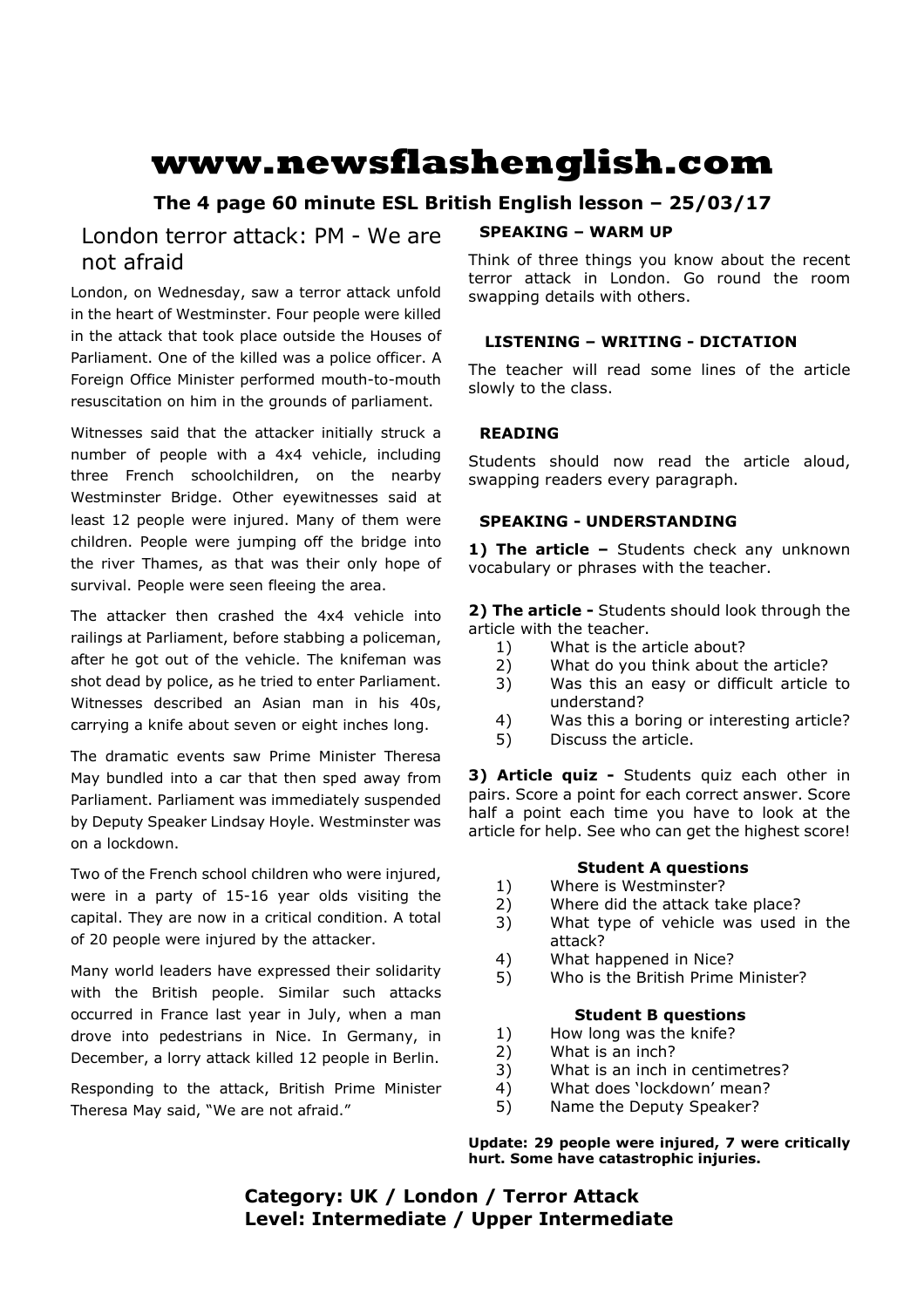London terror attack: PM - We are not afraid *– 25th March 2017*

#### **WRITING / SPEAKING**

words about **'London terror attack***'. One-two minutes.* Compare with other teams. Using your words compile a short dialogue together.

#### **WRITING / SPEAKING**

*In pairs* – Write down three things from the article about the London terror attack. Discuss together.

 $1)$   $\qquad \qquad$ 2) \_\_\_\_\_\_\_\_\_\_\_\_\_\_\_\_\_\_\_\_\_\_\_\_\_\_

3) \_\_\_\_\_\_\_\_\_\_\_\_\_\_\_\_\_\_\_\_\_\_\_\_\_\_ Add three other things that you know from other sources. (google if necessary) Discuss together.

- $1)$   $\qquad \qquad$
- 2) \_\_\_\_\_\_\_\_\_\_\_\_\_\_\_\_\_\_\_\_\_\_\_\_\_\_ 3) \_\_\_\_\_\_\_\_\_\_\_\_\_\_\_\_\_\_\_\_\_\_\_\_\_\_

#### *Expand this discussion, if need be.*

#### **SPEAKING - ROLEPLAY 4**

*In pairs - Student A* is tourist visiting London. You are on the London Eye. *Student B* is a TV reporter. You are covering the aftermath of the London terror attack. You are interviewing *Student A,* who saw the events earlier unfold from the safety of the London Eye (which is located in viewing distance of Westminster Bridge and the Houses of Parliament) *3 mins.* 

#### **DISCUSSION**

#### **Student A questions**

- 1) What do you think about what you've read?
- 2) Where were you when you heard about the terror attack?
- 3) What do you think social media has said about this attack?
- 4) What do Londoners think about this attack?
- 5) What do we know about the attacker?
- 6) How have the reactions been in your country to this attack?
- 7) Will this terror attack put you off visiting London?
- 8) Have you offered any condolences for the victims of the tragedy?
- 9) Do you think that there will be a review of security in London following the attack?
- 10) Have you learnt anything today?

#### **SPEAKING – ROLEPLAY 1**

In pairs. On the board/tablet write as many In groups. One of you is the interviewer. The others are one of the following people. You are in the *Discussion FM* radio studio in London. Today's interview is about: *London Terror attack: PM – We are not afraid.*

- 1) A journalist.
- 2) An eyewitness to some of the events.
- 3) A tourist who is visiting London.
- 4) A London police spokesperson.

*The teacher will choose some groups to roleplay their interview in front of the class.* 

#### **SPEAKING – ROLEPLAY 3**

*Individually –* You are a reporter for CNN / BBC TV news. You are reporting to the studio from outside the Houses of Parliament, following the dramatic events earlier in the afternoon. *2-3 mins.* 

#### **SPEAKING - DISCUSSION**

*Allow 10 minutes* – As a class.

**London terror attack: PM – We are not afraid – Discuss the attack. What do we now know about the attacker?**

*The teacher can moderate the session.*

#### **DISCUSSION**

#### **Student B questions**

- 1) Did the headline make you want to read the article?
- 2) Have you ever visited London? If yes, when?
- 3) Do you think tourists will be put off visiting London following the terror attack?
- 4) What is the mood in the UK following the attack?
- 5) What is the security like in your capital city?
- 6) Why did the attacker act like he did?
- 7) Is there a Middle Eastern connection to the attacker?
- 8) How did the British Muslim community react to this terror attack?
- **9) What is the latest on this story?**
- 10) Did you like this discussion?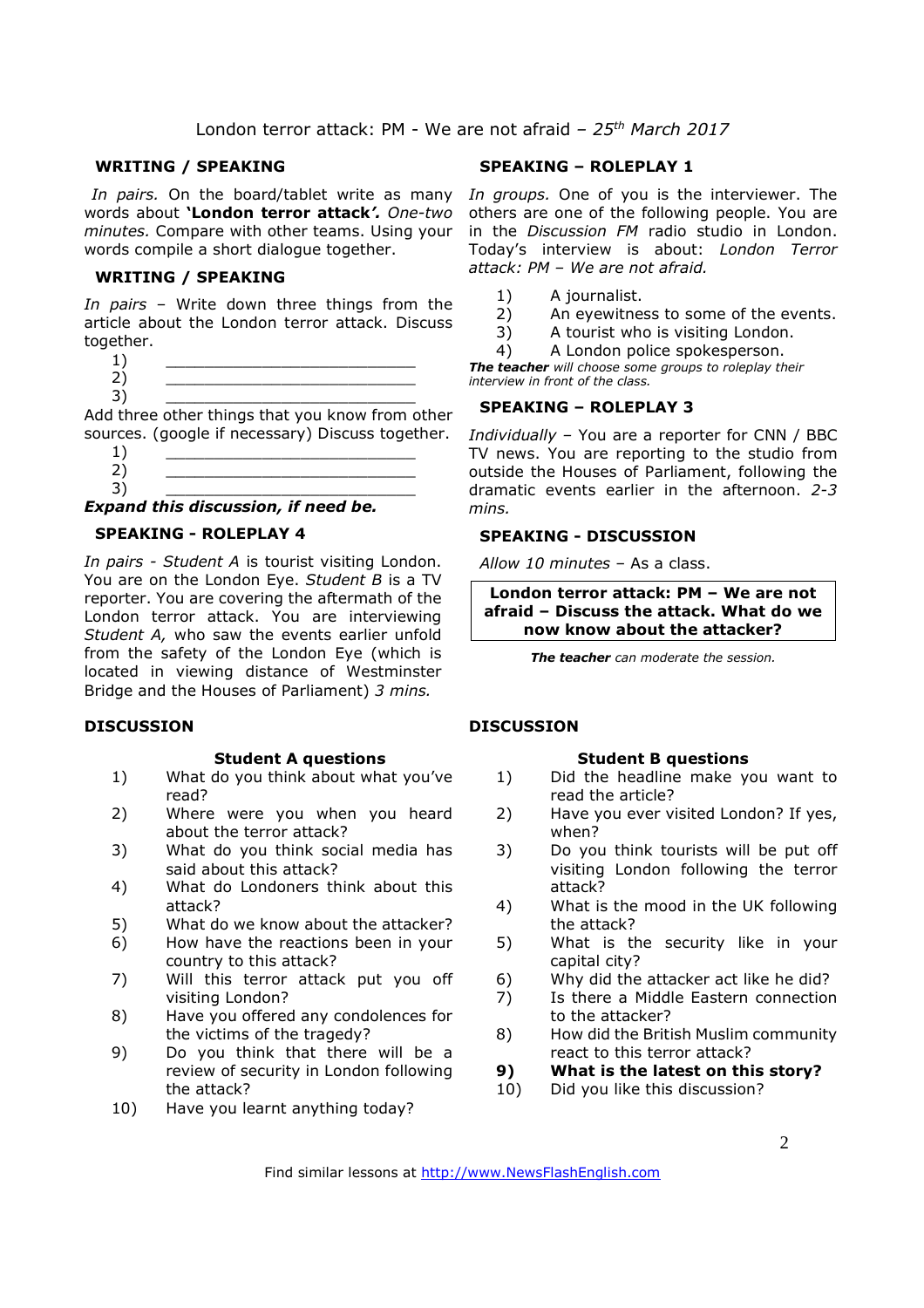London terror attack: PM - We are not afraid *– 25th March 2017*

#### **London terror attack: PM - We are not afraid**

London, on Wednesday, saw a terror (1) (2) in the heart of Westminster. Four people were killed in the attack that took place outside the Houses of Parliament. One of the killed was a police officer. A Foreign Office Minister performed mouth-to-mouth resuscitation on him in the grounds of parliament.

 $(3)$  said that the attacker  $(4)$  struck a number of people with a 4x4 vehicle, including three French schoolchildren, on the (5) Westminster Bridge. Other (6) said at least 12 people were injured. Many of them were children. People were jumping off the bridge into the river Thames, as that was their only hope of survival. People were seen fleeing the area.

The attacker then crashed the 4x4 vehicle into (7)\_\_ at Parliament, before stabbing a policeman, after he got out of the vehicle. The (8)\_\_ was shot dead by police, as he tried to enter Parliament. Witnesses described an Asian man in his 40s, carrying a knife about seven or eight inches long.

#### *railings / knifeman / unfold / initially / witnesses / nearby / eyewitnesses / attack /*

The (1) events saw Prime Minister Theresa May bundled into a car that then sped away from Parliament. Parliament was (2)\_\_ suspended by Deputy Speaker Lindsay Hoyle. Westminster was on a lockdown. Two of the French school children who were injured, were in a  $(3)$  of 15-16 year olds visiting the capital. They are now in a  $(4)$ condition. A total of 20 people were injured by the attacker.

Many world leaders have expressed their (5) with the British people. (6) \_ such attacks occurred in France last year in July, when a man drove into  $(7)$ in Nice. In Germany, in December, a lorry attack killed 12 people in Berlin. Responding to the attack, British Prime Minister Theresa May said, "We are not  $(8)$ ."

#### *afraid / critical / immediately / pedestrians / solidarity / similar / dramatic / party*

### **GAP FILL: READING GAP FILL: GRAMMAR**

#### **London terror attack: PM - We are not afraid**

London, on Wednesday, saw a terror attack unfold in the heart of Westminster. Four people were killed in the attack that took place outside the Houses of Parliament. One of the killed was a police officer. A Foreign Office Minister performed mouth-to-mouth resuscitation on (1) in the grounds of parliament.

Witnesses said  $(2)$  the attacker initially struck a number of people (3) a 4x4 vehicle, including three French schoolchildren, on the nearby Westminster Bridge. Other eyewitnesses said at least 12 people were injured.  $(4)$  of them were children. People were jumping off the bridge into the river Thames, as that was (5)\_\_ only hope of survival. People were seen fleeing the area.

The attacker (6) crashed the 4x4 vehicle (7) railings at Parliament, before stabbing a policeman, after he got out of  $(8)$  vehicle. The knifeman was shot dead by police, as he tried to enter Parliament. Witnesses described an Asian man in his 40s, carrying a knife about seven or eight inches long.

#### *then / many / that / him / into / the / with / their*

(1)\_\_ dramatic events saw Prime Minister Theresa May bundled into a car that then sped away from Parliament. Parliament was immediately suspended by Deputy Speaker Lindsay Hoyle. Westminster was (2)\_\_ a lockdown. Two of the French school children  $(3)$  were injured, were in a party of 15-16 year olds visiting the capital. They are now in a critical condition. A total (4)\_\_ 20 people were injured (5)\_\_ the attacker.

Many world leaders have expressed their solidarity with the British people. Similar such attacks occurred in France last year in July, when  $(6)$  man drove into pedestrians (7)\_\_ Nice. In Germany, in December, a lorry attack killed 12 people in Berlin. Responding to the attack, British Prime Minister Theresa May said, "(8) \_ are not afraid."

#### *we / by / on / in / of / the / a / who*